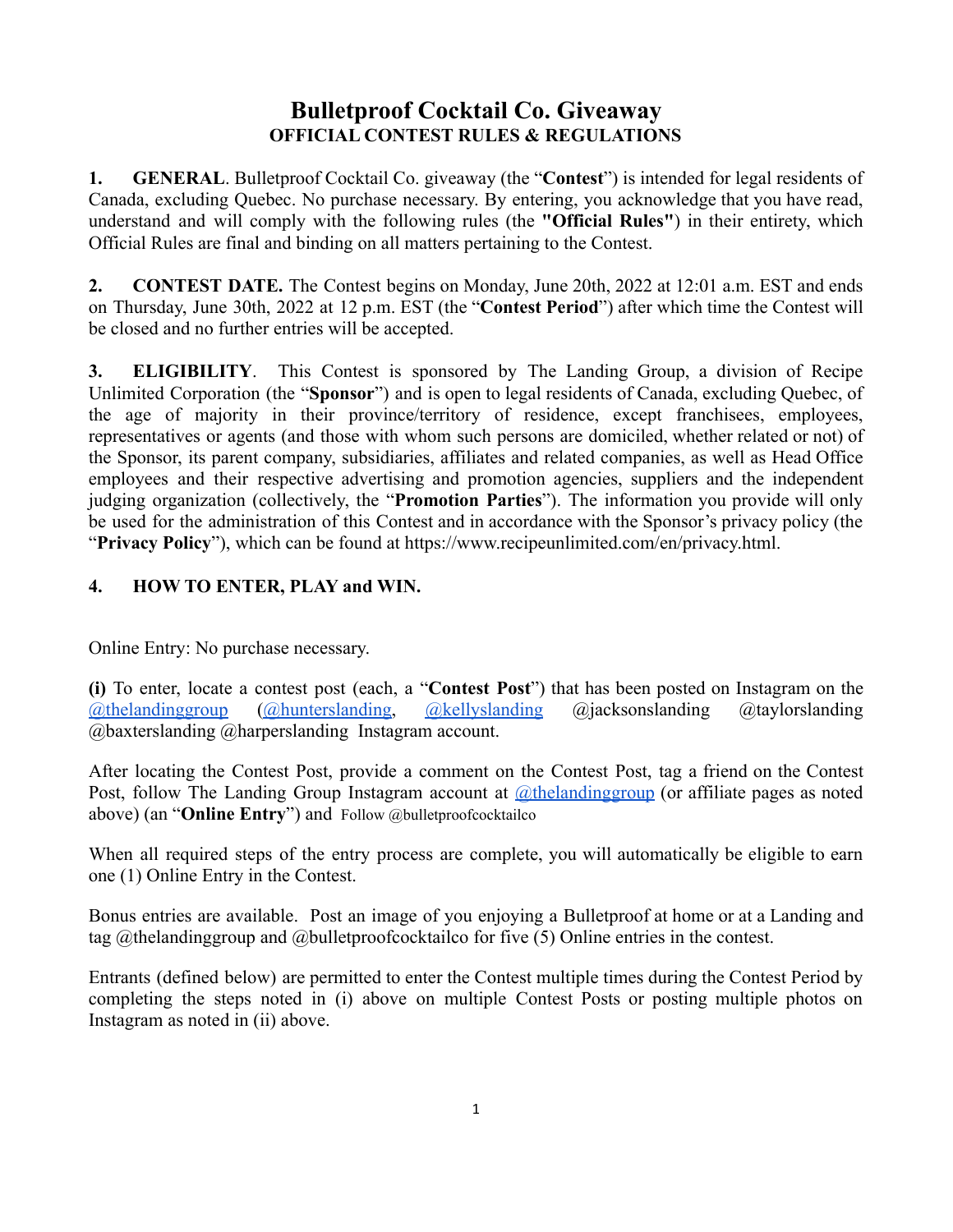Individuals who submit a valid Online Entry (the "**Entries**") are hereinafter referred to as an "**Entrant**".

All Entrants agree to the use of their name, address, voice, statements about the Contest and/or

- photograph or other likeness without further notice or compensation, in any publicity or advertisement carried out by the Promotion Parties in any manner whatsoever, including print, broadcast or the internet.
- **a. How to Win the Prize.** There are two (2) prizes available to be won through a random draw from all eligible Entries received during the Contest Period (the "**Draw**"). Following the Contest Period, the potential winner (each a "**Selected Entrant**") will be chosen by Draw from all of the Entries received during the Contest Period.

Any Selected Entrant will be contacted by Direct Messaging from @thelandingroup following the Contest Period. If a Selected Entrant is unable to be contacted after 3 attempts, they forfeit being an eligible prize winner and another Entrant may, at the sole discretion of the Sponsor, be selected.

Selected Entrants must correctly answer a mathematical skill-testing question without assistance and otherwise be in compliance with the Official Rules in order to be declared a prize winner. If a Selected Entrant does not meet all the eligibility criteria set out in the Official Rules, they will be disqualified and will not receive a prize and another Entrant may, at the sole discretion of the Sponsor, be selected.

**5. ODDS OF WINNING.** The odds of winning a prize depend on the number of eligible Entries participating in the Contest.

## **6. PRIZE DESCRIPTION.**

There are two (2) prizes available to be won consisting of a Bulletproof Influencer Kit and \$100 Landing gift card. (ARV \$200 CAD) (the "**Prize**").

The Sponsor is not responsible for providing any replacement for any unavailable component of a prize. The Sponsor makes no express or implied warranties or conditions of any kind with respect to safety, appearance or performance of a prize or activity offered. Each prize must be accepted as awarded and is non-transferable and non-redeemable for cash. No substitutions, except by the Sponsor, who reserves the right to substitute a prize or any portion of a prize with a prize of equal or greater value. Upon the sole discretion of the Sponsor, a forfeited prize may be allocated to another eligible Entrant.

**7. COMPLETION OF PRIZE CLAIM**. Each prize winner will be required to sign and return a declaration of eligibility and compliance with the Official Rules, a liability release releasing the Promotion Parties from any liability occurring as a result of a prize being awarded and used and, where lawful, a publicity consent (collectively, a "**Declaration**") before any prize is awarded. Failure to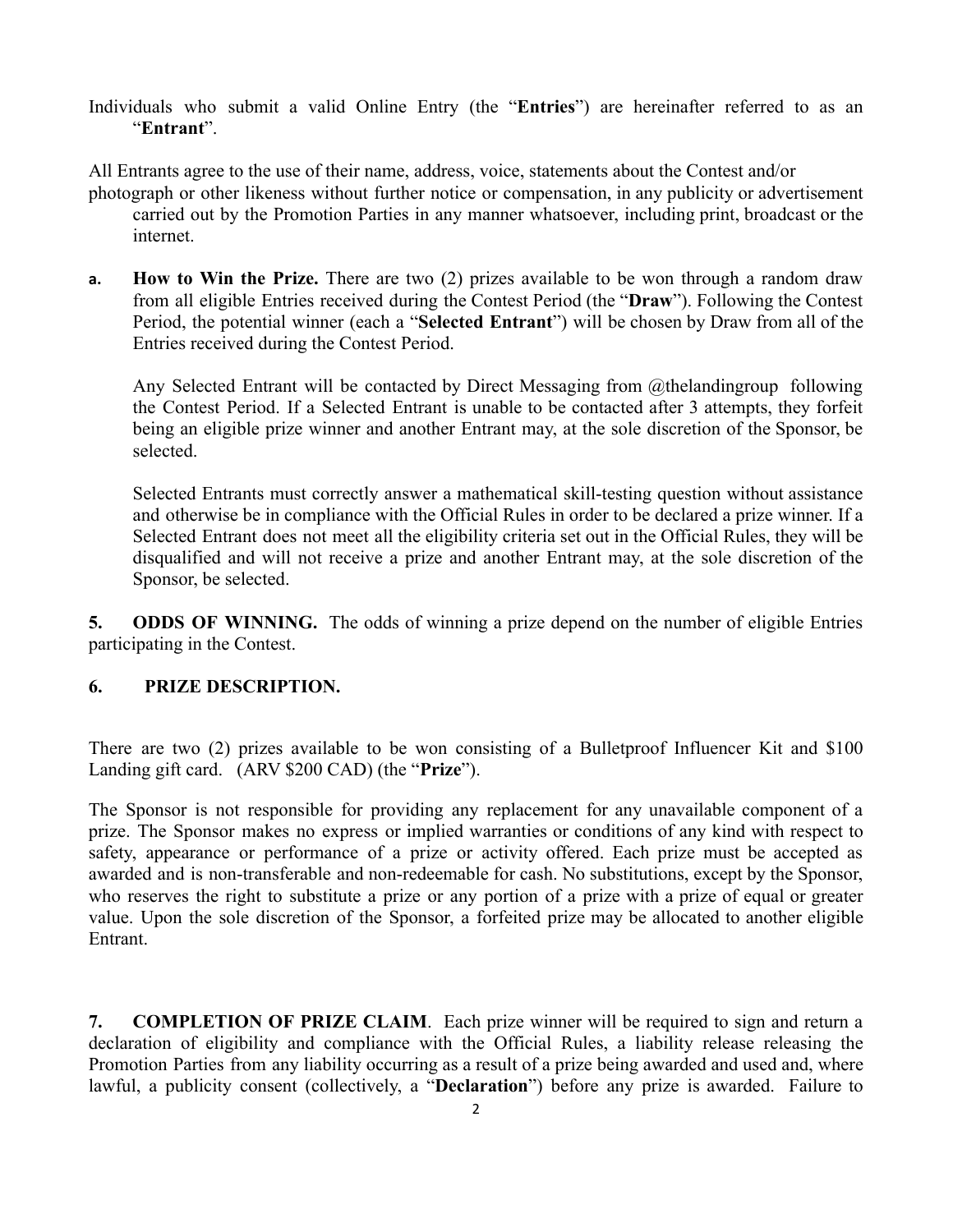comply with the Official Rules may result in disqualification and potential selection of an alternate eligible winner at the Sponsor's sole discretion. Selected Entrants will not be confirmed as winners unless the Entrant has complied with all of the Official Rules and correctly answered a mathematical skill-testing question without assistance. Any prize notification returned as undeliverable or any determination that any selected Entrant is ineligible, may result in disqualification and potential selection of an alternate eligible winner. The Promotion Parties will have no liability or responsibility for any claim arising in connection with participation in this Contest or any prize awarded. By accepting a prize, each Entrant agrees to the use of their name, address, voice, statements about the Contest and/or photograph or other likeness without further notice or compensation, in any publicity or advertisement carried out by the Promotion Parties in any manner whatsoever, including print, broadcast or the internet.

**8. AWARDING OF PRIZES**. The Sponsor is not responsible for and shall not be liable for unsuccessful efforts to notify winner(s). Use of a prize or any portion thereof, for a Contest or re-sale is strictly prohibited. No substitution of prizes will be permitted, except by the Sponsor who may substitute a prize or any portion of a prize with a prize of equal or greater value at their sole discretion. The Sponsor's obligation to the winner(s) is limited to the prizes specified above.

**9. RELEASE**. By entering the Contest and/or accepting a prize, each Entrant, and/or winner agree to release and hold harmless the Sponsor, its parent company, subsidiaries, affiliates, directors, officers, employees, franchisees and agencies (the "**Releasees**") from any liability whatsoever and waive any and all causes of action, for any claims, costs, injuries, losses or damages of any kind arising out of, or in connection with, the Contest or acceptance, possession, or use of a prize (including without limitation claims, costs, injuries, losses or damages related to personal injuries, death, damage to or destruction of property, rights of publicity or privacy, defamation or portrayal in a false light, whether intentional or unintentional), whether under a theory of contract, tort (including negligence), warranty or other theory, and indemnify the Releasees against any loss, damage or expense, including legal fees, that any of the Releasees may suffer or incur as a result of any non-compliance by Entrants with any of the Official Rules or participation in the Contest and/or in connection with the acceptance and/or exercise by an Entrant of a prize, and the use of Entries by the Sponsor. The Promotion Parties and their officers, directors, affiliates, related entities, partners, partnerships, principals, representatives, agents, licensees, successors and assigns: (i) make no warranty, guaranty or representation of any kind concerning any prize; and (ii) disclaim any implied warranty.

**10. ERRORS & DAMAGE**. The Sponsor is not responsible for typographical or other errors in the offer or administration of this Contest, including, but not limited to, errors in advertising, the Official Rules, the selection and announcement of the winner(s), or the distribution of any prize. The Sponsor reserves the right at their sole discretion to disqualify any individual who is found (i) to be tampering with the entry process or the operation of the Contest; (ii) to be acting in violation of the Official Rules; or (iii) to be acting in an unsportsmanlike or disruptive manner, or with intent to annoy, abuse, threaten or harass any other person.

**11. LIMITATIONS OF LIABILITY.** The Promotion Parties are not responsible for late, lost, incomplete, irregular, or misdirected entries, e-mail or for any computer, online, telephone or technical malfunctions or human errors that may occur. If for any reason, the Contest is not capable of running as planned, or more prizes are awarded than planned, including due to a computer virus, bugs, tampering,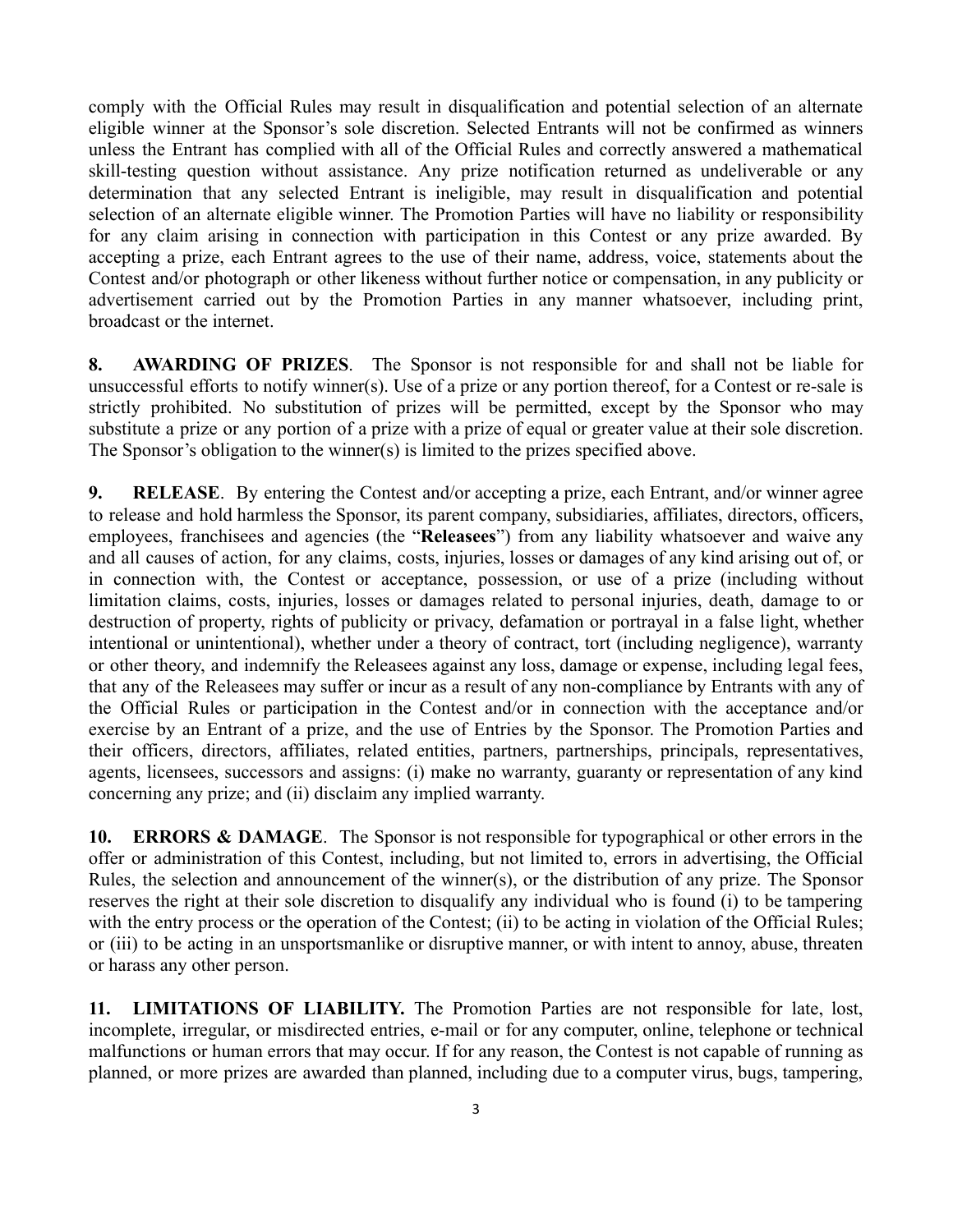unauthorized intervention or technical failures of any sort, the Sponsor may cancel, terminate, modify or suspend the Contest. Entrants further agree to release the Promotion Parties from any liability resulting from, or related to participation in the Contest or the awarding or use of a prize. The Sponsor reserves the right to terminate or withdraw this Contest at any time.

The Sponsor reserves the right, in its sole and absolute discretion, and without prior notice, to adjust any of the dates and/or timeframes and/or other Contest mechanics stipulated in these Official Rules, to the extent necessary, for purposes of verifying compliance by any Entrant with these Official Rules, or as a result of problems, or in light of any other circumstances which, in the opinion of the Sponsor, in its sole and absolute discretion, affect the proper administration of the Contest as contemplated in these Official Rules, or for any other reason.

**12. RIGHT TO TERMINATE, SUSPEND OR AMEND.** The Sponsor reserves the right to withdraw, suspend or amend this Contest (or, amend these Official Rules) in any way, in the event of any cause beyond the reasonable control of the Sponsor that interferes with the proper conduct of this Contest as contemplated by these Official Rules, including, without limitation, any error, problem, computer virus, bug, tampering, unauthorized intervention, fraud, or failure. Any attempt to undermine the legitimate operation of this Contest is a violation of criminal and civil laws and should such an attempt be made, the Sponsor reserves the right to seek remedies and damages to the fullest extent permitted by law. The Sponsor reserves the right, at its sole discretion, to disqualify from this Contest and any future contest, sweepstakes or other promotion conducted by the Sponsor, any individual that it finds or believes to be tampering with the prize claim process or the operation of the Contest; to be acting in violation of these Official Rules or in an unsportsmanlike or disruptive manner, or with intent to annoy, abuse, threaten or harass any other person. The Sponsor reserves the right to cancel, suspend or amend this Contest, or to amend these Official Rules, without prior notice or obligation, in the event of any accident, printing, administrative, or other error of any kind, or for any other reason whatsoever. Without limiting the generality of the foregoing, the Sponsor reserves the right, in its sole and absolute discretion, to administer an alternate test of skill as it deems appropriate based on the circumstances and/or to comply with applicable law.

**13. PERSONAL INFORMATION.** By participating in this Contest, the eligible Entrants consent to the collection, use and disclosure of their personal information for the purposes of administering the Contest in accordance with the Sponsor's Privacy Policy. Personal information will not otherwise be used or disclosed without consent. This section does not limit any other consent(s) that an individual may provide the Sponsors or others in relation to the collection, use and/or disclosure of their personal information.

The Sponsor is collecting personal data about the eligible winner only for the purposes of administering this Contest. No further informational or marketing communications will be received by Entrants, unless the Entrant provides the Sponsor with explicit permission to do so.

**14. GOVERNING LAW**. This Contest and the Official Rules are governed by and to be construed under the laws of the Province of Ontario, Canada.

**15. SUBJECT TO APPLICABLE LAWS**. The Contest is subject to these complete Official Rules and all applicable federal, provincial and local laws and regulations. By participating in the Contest,